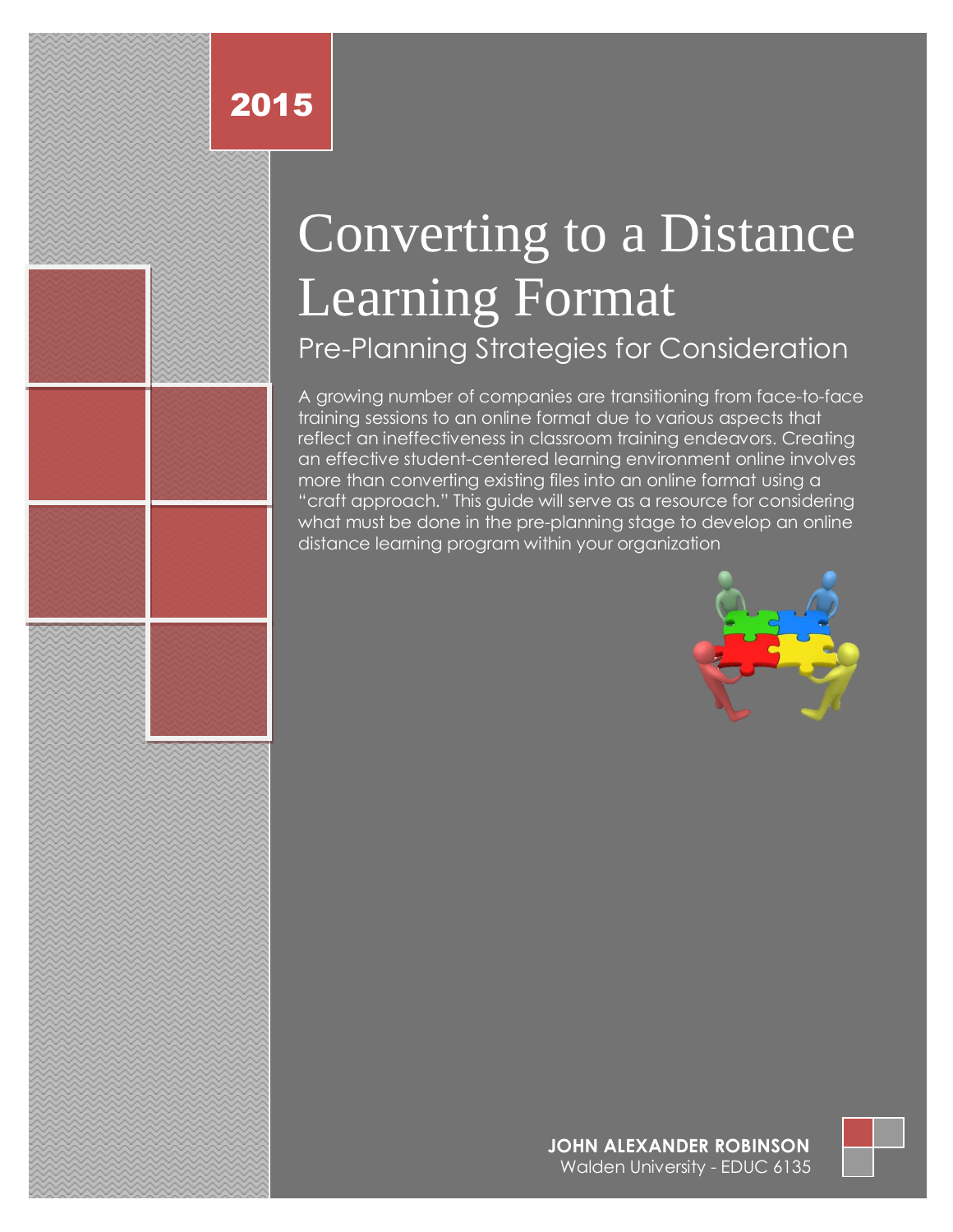#### **CONVERTING TO A DISTANCE LEARNING FORMAT**

A growing consideration for many companies is to transition their traditional face-to-face training sessions into an online format. With online courses becoming such an integral part of education, in 2013, Huss, Sela & Eastep (2015) reported the total number of students in the United States taking at least one online course had risen to 7.1 million, which proportionally is 33.5% of all higher education students (Allen & Seaman, 2014). As a training manager with an opportunity to convert all of the company's current training modules to a blended format, a first impulse could lead you to look through the printed materials of what had already been created to see what course could be easily converted into the online environment (Minnaar, 2013). However, before doing that, there are some strategies to consider first.

Most people that have been teaching face-to-face courses usually don't have any formal experience in developing an online course. As a result, this can lead most to adopt a "craft approach" in their eLearning initiatives (Moller et al., 2008, p.67). Using the craft approach leads a teacher to fully design and develop an online course, along with related materials, based upon what worked for them in the traditional classroom (Moore & Kearsley, 1996). This would be a mistake as the learning management system your organization is likely to choose has features and tools that promote student interaction and communication that are different from the traditional classroom experience.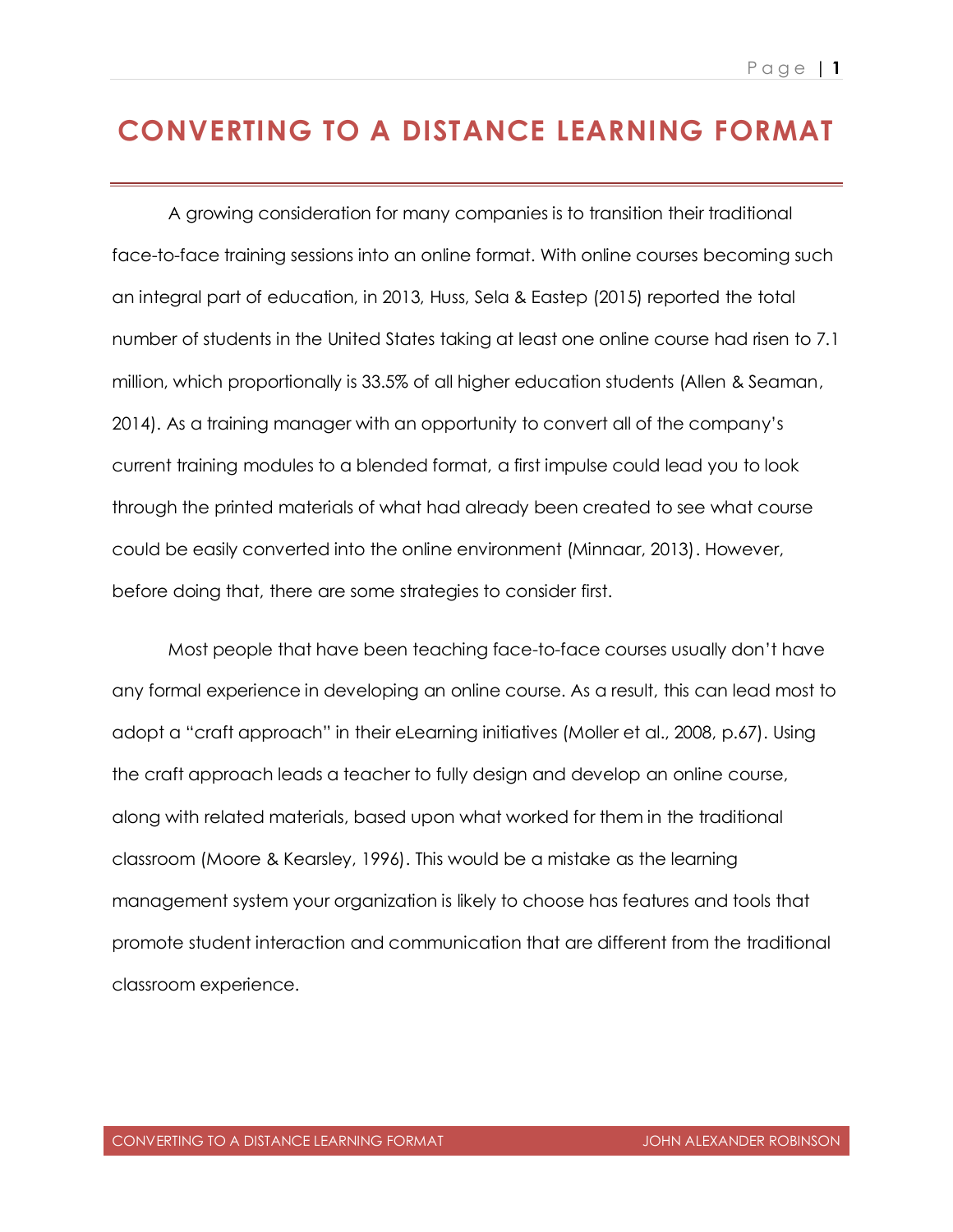To develop an online learning experience that is focused on meeting the needs of your students, before converting anything to a distance learning format, consider the following:

- ❖ Deciding on an LMS
- $\cdot$  What are the technology requirements for the organization
- ❖ Who are the learners?
- ❖ Course design

The following information should serve as a resource to be used as a best practices guide in developing an online distance learning program within your organization.

#### **LEARNING MANAGEMENT SYSTEMS**

A learning management system's environment can be set up to complement face-to-face instruction in a blended or hybrid approach that is a widespread approach to distance education (Daffron & Webster, 2006; Epstein, 2006; Orellana, Hudgins, & Simonson, 2009). There are many learning management systems (LMS) available on the market. Some LMS systems are free and considered open source, while others may require a fee. Open source LMS systems are attractive to many because they are free, but you need to consider the hidden fees associated with managing your own LMS system.

Hidden fees are manifested in the time it takes to get the LMS system up and running. The organization will need a systems administrator to evaluate their current system and initially install the LMS onto their company-owned server. The number of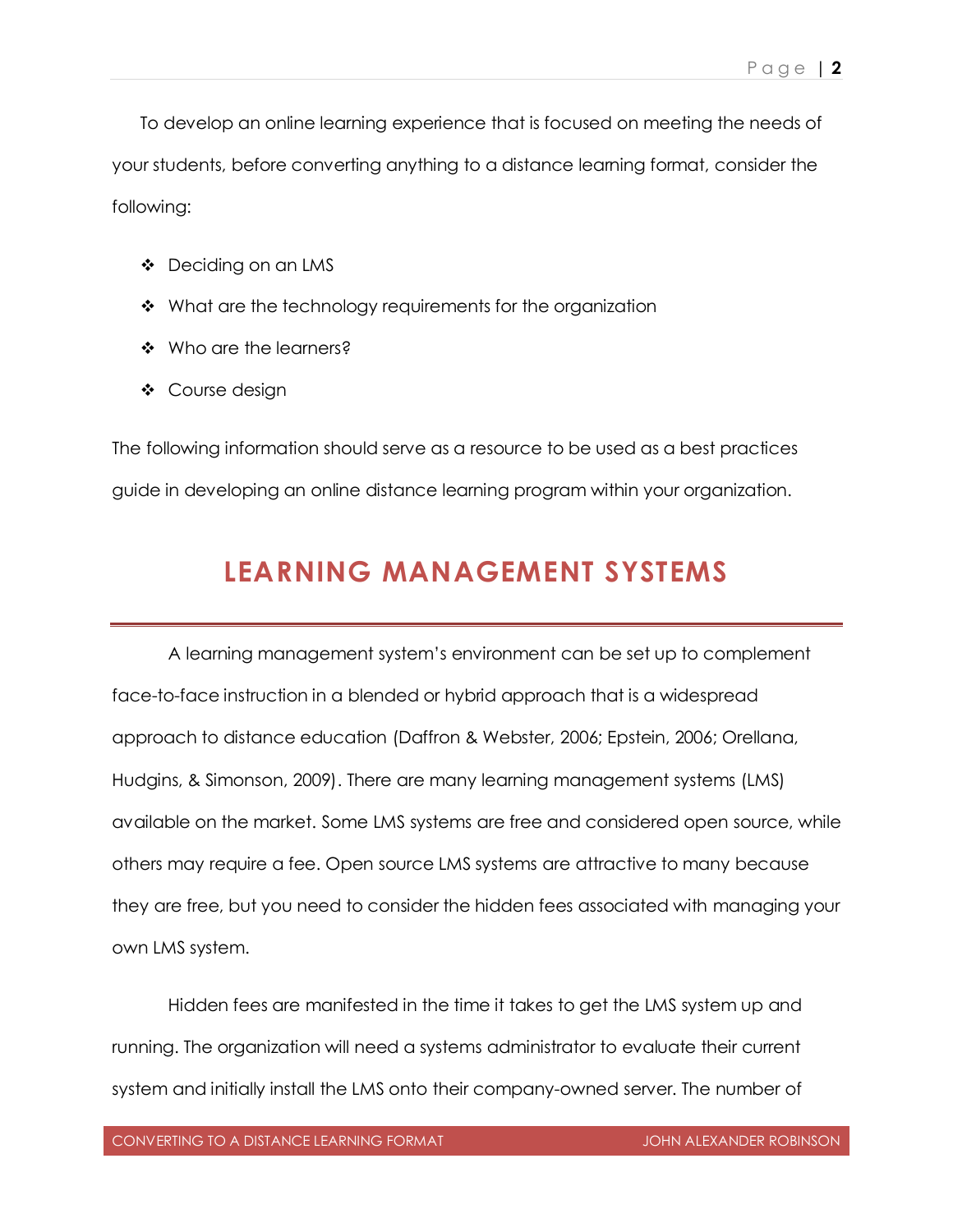concurrent connections by students will need to be addressed at some point to determine the load that the system can handle before crashing. Once it is installed, access will need to be granted to those that will be creating the courses. Once access is granted, the course creators will need to learn the new system on their own since training support on how to use the LMS is not available.

Be aware that the learning curve associated with the lack of instruction for those that are designing the courses can lead to frustration and resistance toward getting involved in distance learning courses. Also, the amount of time required to develop online modules that some consider time-consuming as well as labor intensive are reasons for faculty resistance (Brogden, 2002).

Fee-based learning management systems can be a little easier to work with. Contracts can be set up month-to-month or paid on an annual basis and the organization does not need to install anything on their in-house servers since the LMS is managed by the chosen company. There are usually different levels of support available to resolve issues, based upon a plan that the client elected when they signed up for service. Training is also a feature most fee-based services offer as well.

Features of an LMS are usually designed around a student-centered learning experience and are compatible with a variety of Web 2.0 technologies. For fee-based learning management systems, this could be the center-piece of their marketing strategy. For open source products, these could be features, but the initial program has the bare essentials. Additional features may need to be installed and configured to work properly on the company's network.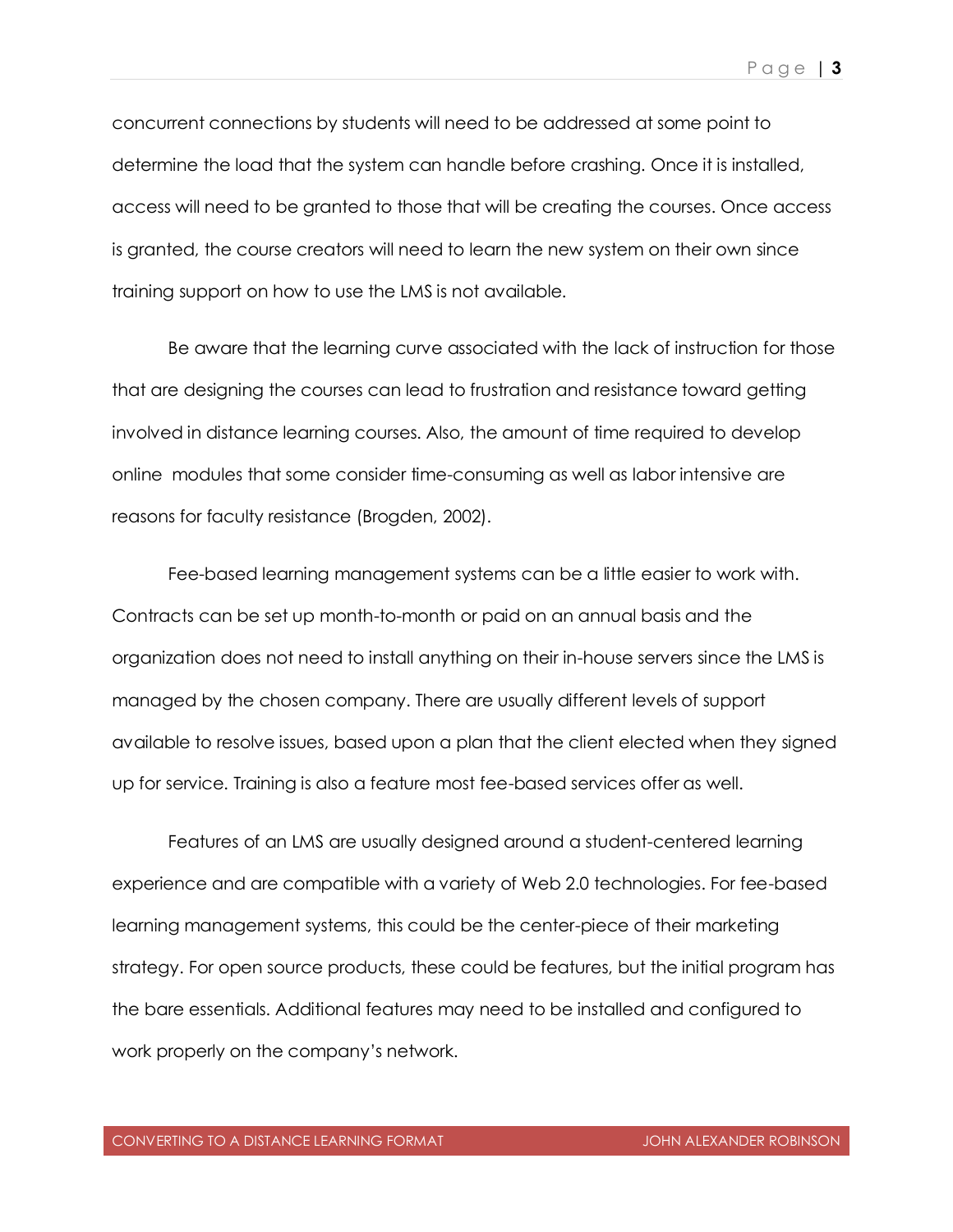Before choosing a learning management system for your distance learning needs,

consider the following:

- $\Box$  Do you have the staff to manage an in-house LMS?
- $\Box$  Will you need to upgrade the technology infrastructure of the organization?
- $\Box$  How will you provide professional development for staff?
- □ What features are included with the LMS?
- □ What support is available to resolve issues?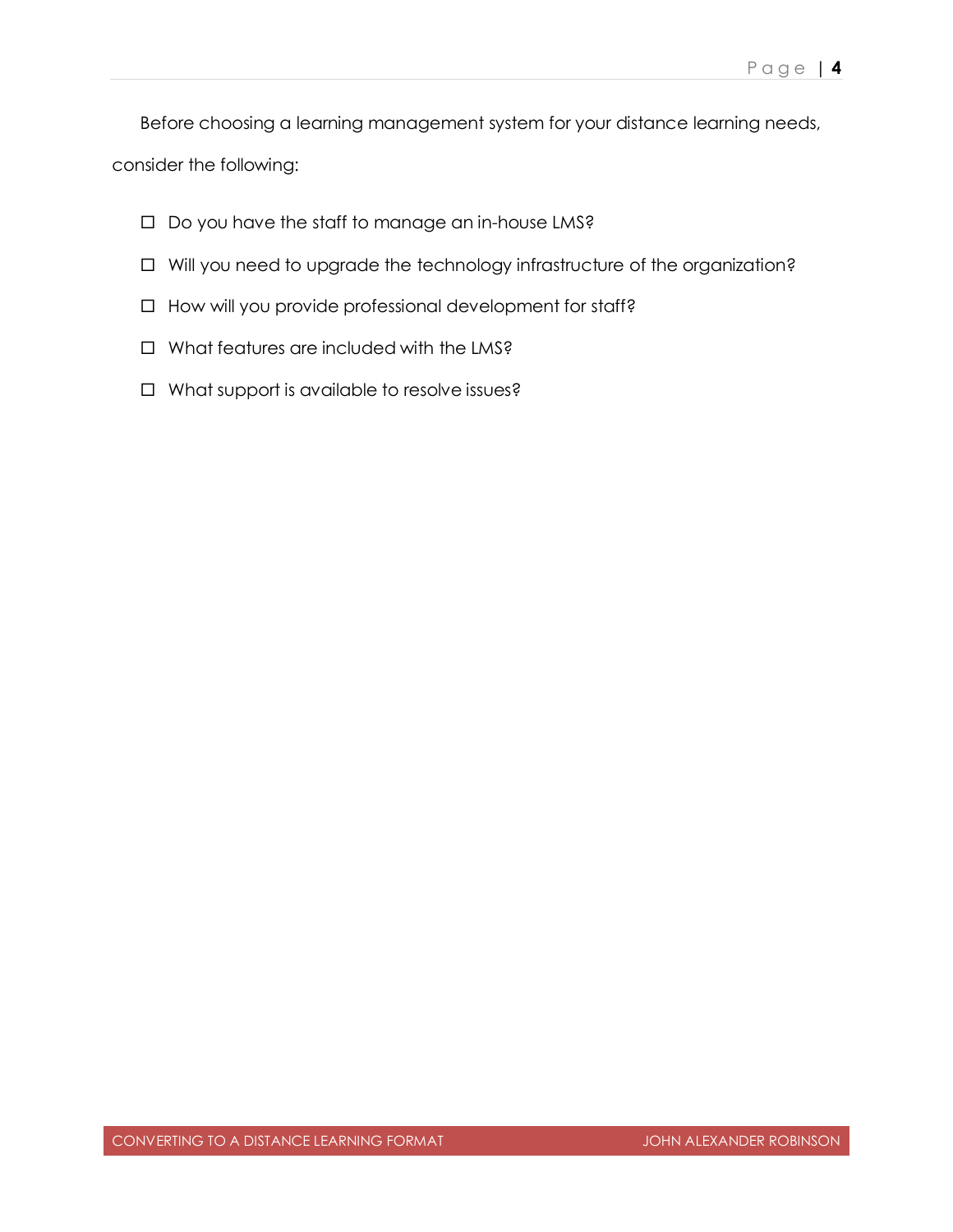#### **TECHNOLOGY REQUIREMENTS**

Determining how the instructor and students will be communicating, accessing the LMS system, training materials and resources will be impacted by aspects of the organization's infrastructure. Creating a student-centered learning environment can incorporate the use of online Web 2.0 resources, video, audio as well as graphics. To ensure students and instructors have uninterrupted access to these resources, what they use and how they access them will need to be addressed. Consider the following:

- $\Box$  How will the instructor and students connect to the LMS system?
- $\Box$  What technology will be made available to the instructor and students?
- $\Box$  Will a wireless solution be provided?
- $\Box$  What will be needed to manage wireless connectivity?
- $\Box$  Will a computer lab be available to access the LMS system?
- $\Box$  What will be the computer lab's hours of operation?
- $\Box$  Who will manage the computer lab, to include staffing and software updates?
- $\Box$  Will learners have access to the online system from home?
- $\Box$  Do they have access to a means of connecting from home?
- $\Box$  What are the minimal PC requirements to access the course resources?
- $\Box$  What type of software is needed to view/edit the online resources?
- $\Box$  Will the online system be compatible with mobile devices?
- $\Box$  How will the instructor and students communicate from home?
- $\Box$  What internal system within the organization is in place for communication?
- $\Box$  How will student progress be tracked?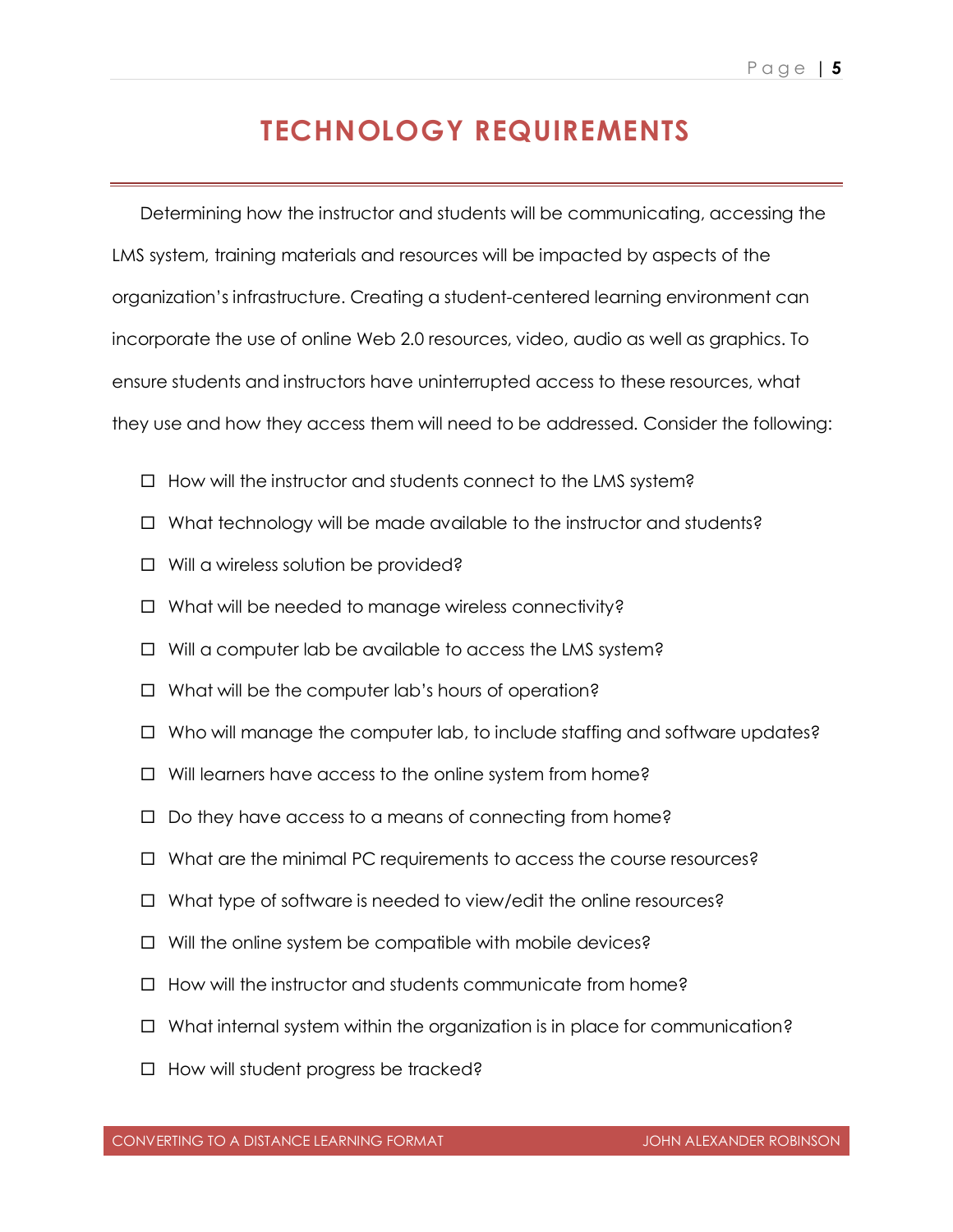#### **WHO ARE THE LEARNERS?**

Adult distance learners bring a unique characteristic to a distance learning setting that involves a world of experience related to learning, life and their profession (Simonson et al., 2015, p.190). To be successful in an online course, the distance learner should be a self-starter and require little initiative to get interested in the content of the course (Simonson et al., 2015, p.190). This can be seen in how the student approaches assignments during the course and understands what is needed to complete each assignment.

In designing a course for students, careful consideration of the elements that would comprise an exceptional learning experience for the distance learner should always be taken into account. Because of the increased responsibility for learning placed on students at a distance, methods that focus on the learners and incorporate interactivity have been shown to be most successful (Miller, 2007; Smaldino et al., 2015). An instructor must remember to incorporate strategies that engage the learner in active rather than passive learning (Conrad & Donaldson, 2012; Dabbagh & Bannan-Ritland, 2005; Palloff & Pratt, 2007) and the key to achieving this is to encourage student interaction (Simonson et al., 2015, p.175).

In designing a course that is focused on the needs of the learner, the instructor should realize that distance learners are different from face-to-face students. The more an instructor understands about the members of the audience, the better the distance learning experiences will be for all involved (Moore & Kearsley, 2005). Today's learners are more fluent with technology than we have seen in the past. This generation of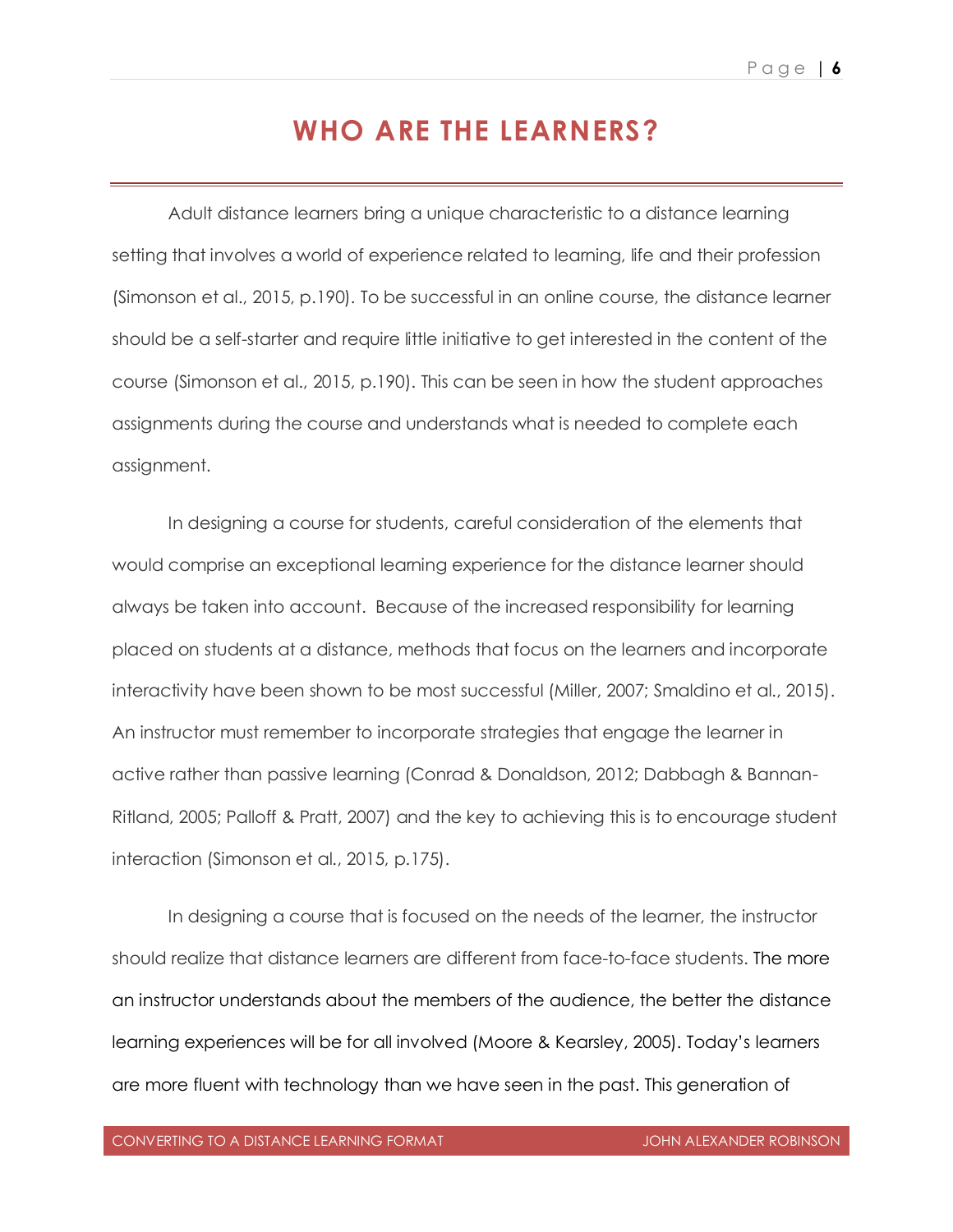learners have more experience using many social communication tools (Smaldino et al., 2015) that may cause a need for instructors to reframe the strategies necessary to engage students (Simonson et al., 2015, p.201). However, accessing these available technologies often requires that the instructor determine the level of the lowest common technologies, that is, the type of computer and software used by all learners and the instructor should be determined to see what is available to them (Simonson et al., 2015, p.99).

Distance learners need to have a better understanding concerning technology, troubleshooting issues, using a computer and have better than average writing skills since this will be their primary means of connecting and engaging in the learning process. Understanding as much about the student's in the class as possible will be beneficial toward creating a quality online learning experience (Simonson et al., 2015, p. 131).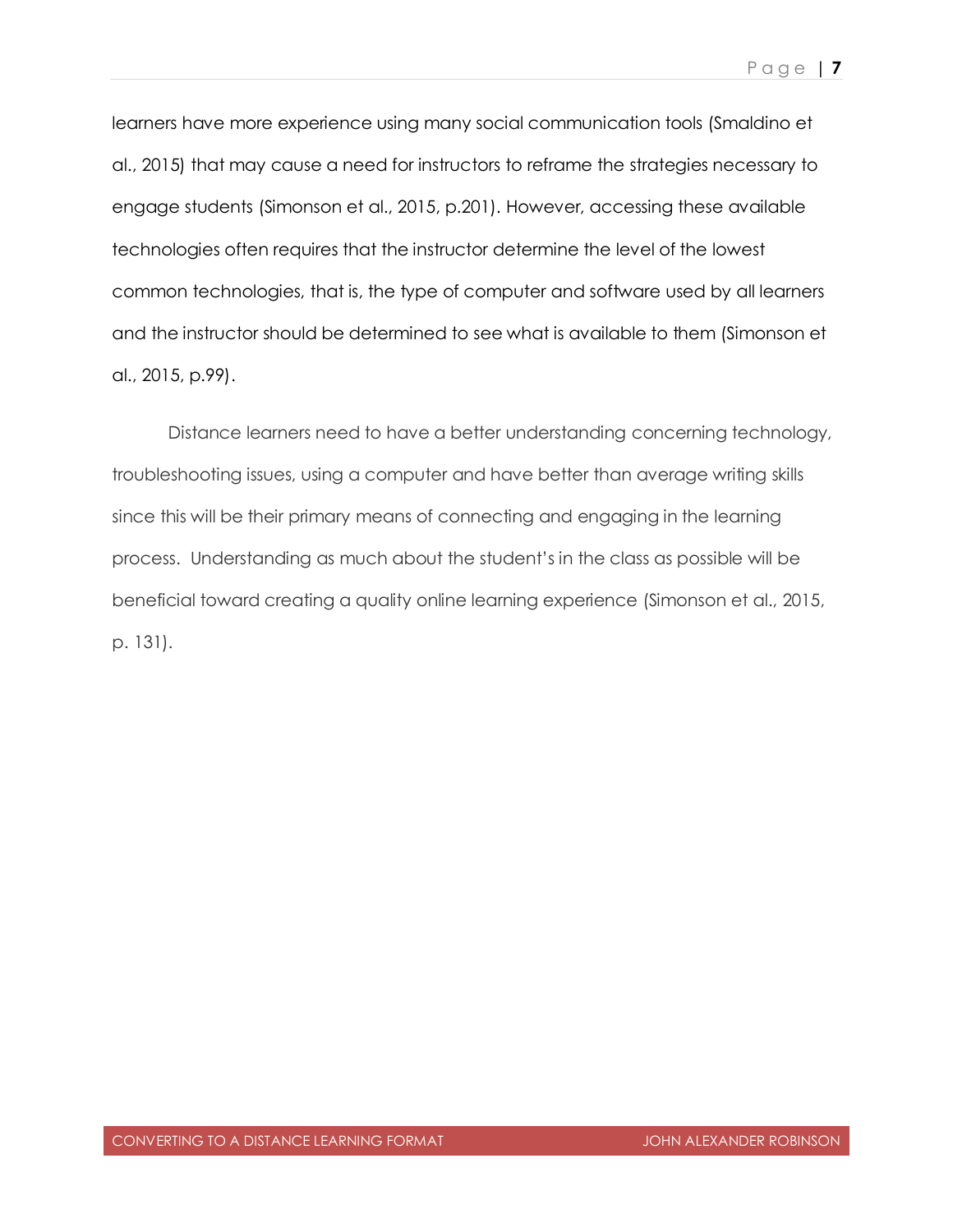#### **COURSE DESIGN**

After addressing the hardware and software side of the house involving the learning management system choices as well as the organization's infrastructure, the next part is to consider the content and resources to be used with the online students. Content successfully used in a face-to-face training session cannot be copied and pasted into an online course with the expectation that it will be effective for online students. The goal of an instructional designer is to create an online learning experience with some sort of rationale behind why the course is designed in a particular way.

In instructional design, the method by which courses are designed are based upon a learning theory that gives structure to what tools should be used to engage students and how learning modules should be structured to produce a desired outcome. Learning theories such as Holmberg's Theory of Interaction and Communication is open to behaviorist, cognitive, constructivist and other modes of learning where interaction between the teaching and learning parties are at the core of teaching (Simonson et al., 2015, p.46-47). This learning approach between the student and teacher helps to motivate students, promote learning and make the information relevant to suit his or her needs.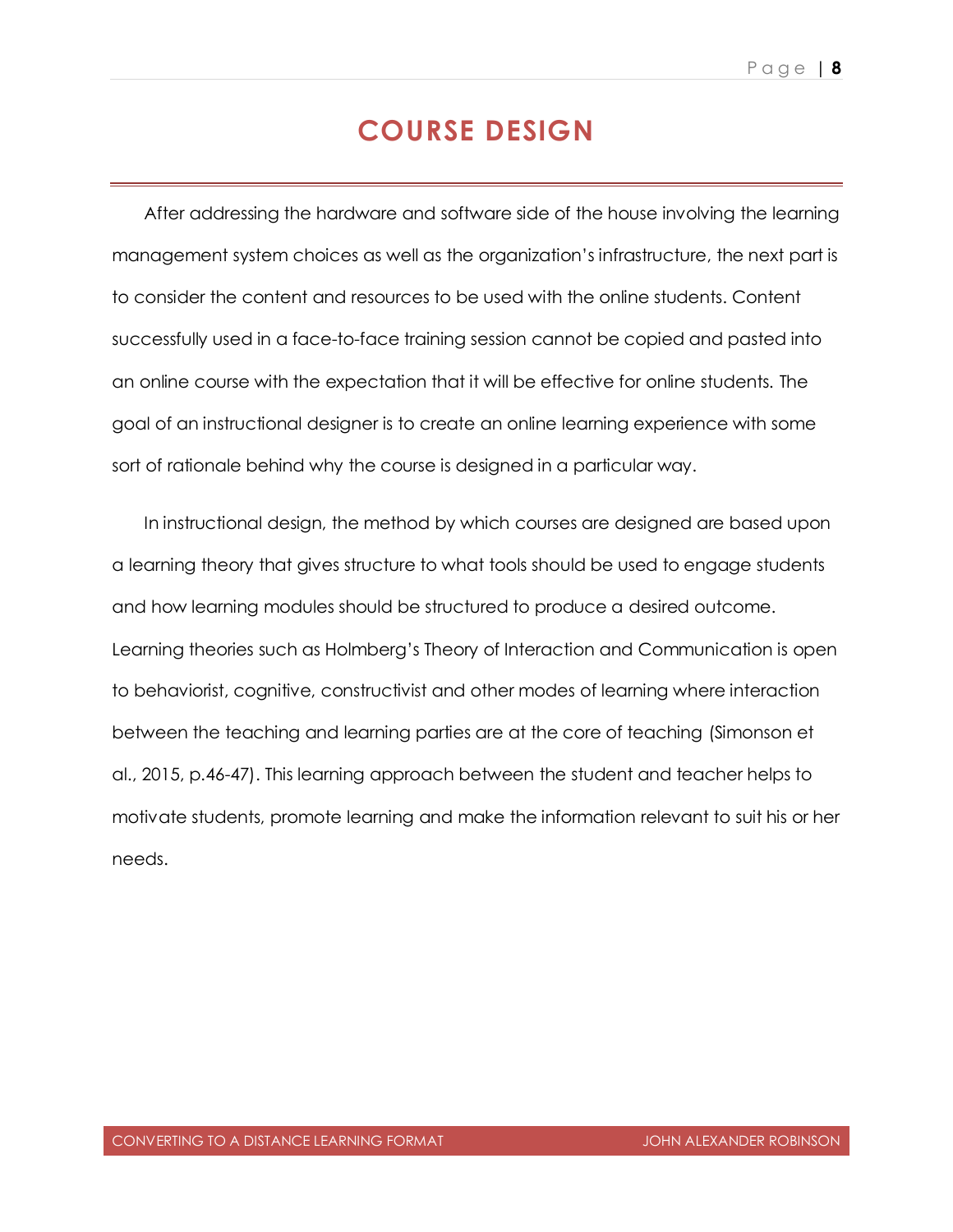Once you have decided what you would like the training program's outcome to

be, the following list of technology tools can help to get you started toward developing

a more engaging course to reach your goal:

- LMS Discussion boards
- Google Hangouts
- □ Blendspace
- Baiboard Online Whiteboard Application
- □ Padlet Online Collaboration Wall
- $\Box$  Blogs
- Wikis
- YouTube

#### **THE ROLE OF THE TRAINER IN DISTANCE LEARNING**

Just as a trainer realizes that distance learners are different from face-to-face learners, so must the classroom trainer realize that the role they play in the online learning environment will be different. In a teacher-centered environment, the teacher does all of the talking while the students listen. In an online student-centered learning environment, the teacher takes on the role of a coach (Simonson et al., 2015, p. 105). According to Bar and Tagg (1995) in a learner-centered model, a teacher/trainer no longer provides instruction, they are now producing learning, instead of the classroom and learning being competitive, the learning environments are cooperative, individualistic, collaborative and supportive. In distance learning, a trainer would no longer be the primary lecturer, but instead would transition into being the primary designer of learning methods and environments that promote student success.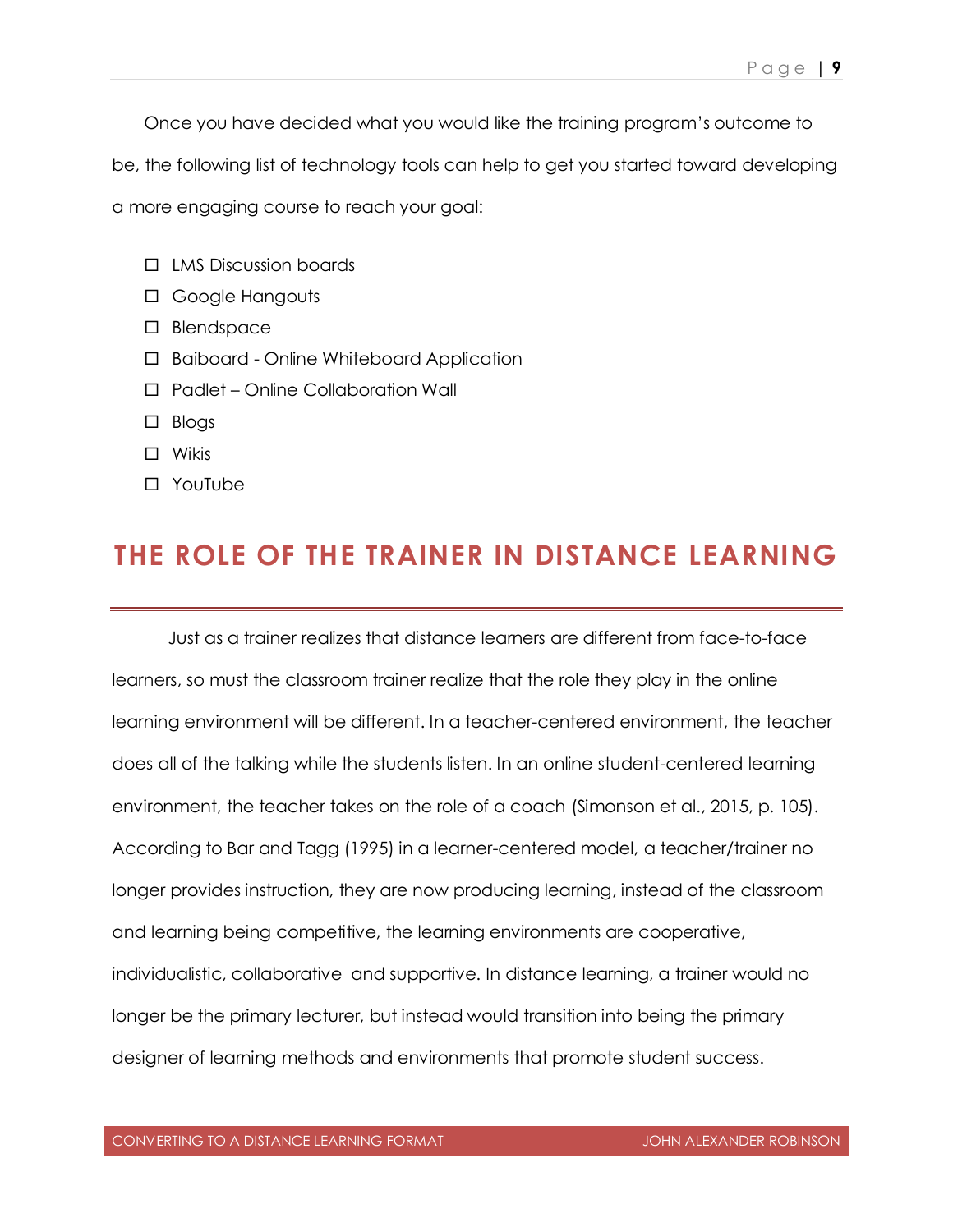#### **ENCOURAGING ONLINE INTERACTION**

As a training manager frustrated with the quality of communication among trainees, the course you design should be prepared with the different readiness and motivation levels of your learners in mind. Your course should be designed with tools that allow for the highest level of interaction and collaboration while allowing the trainer to be more of a mediator/facilitator to the interaction. The students will be bringing a variety of experience levels to the online classroom and you should have an abundance of rich material to engage them. Your goal should be aimed at tapping into their experience and merge it with the material while giving them a chance to relate what they are learning to the reason that motivated them to sign up for the class, be it intrinsic or extrinsic. With the abundant amount of media-rich tools that you could consider using based upon the chosen learning management system's capability, it is important to remember that no matter which media formats are used in distance education, the trend is to reduce the amount of information delivered and to increase the "interactive value" of the learning experience (Simonson et al., 2015, p.134).

Bates (2003, Foley, 2003, p.833) proposed 12 "golden rules" for the use of technology in education and #7 on the list states that interaction is essential, #11 on the list states that teamwork is essential and #12 on the list states that technology is not the issue – how and what we want the learners to learn is the issue and technology is a tool (Simonson et al., 2015, p.147).

Despite your greatest effort to design the best student-centered media-rich course promoting interaction and collaboration, in any student-centered learning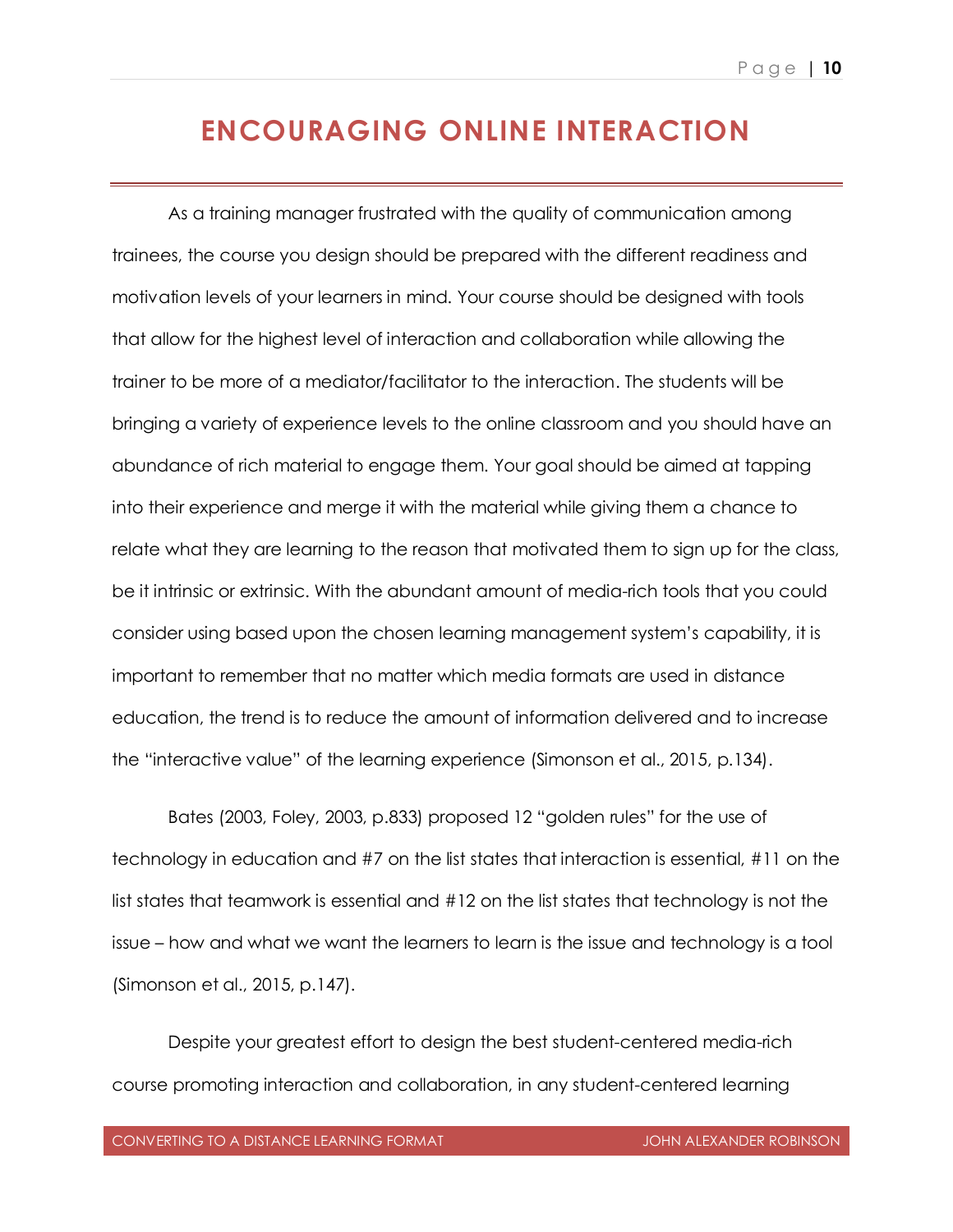environment, students must assume responsibility for their own learning (Smaldino et al., 2015). Even though many distance students are cited as being independent learners, they derive value from a collaborative learning experience (Dabbagh & Bannan-Ritland, 2005). Collaborative learning, which allows the students to work in groups and encourage them to share multiple perspectives in their views, is key to promoting interaction between students (Schrage, 2004).

In the collaborative learning process, not only should the learner be motivated cognitively, but also motivated to collaborate which will directly influence their level of participation as they interact with others (Susan, 2009). This interaction, that could involve a discussion forum (Winne et al., 2006), is able to promote various collaborative learning models with different tasks, tools, access to peers and theoretical perspectives (Gress et al., 2010).

#### **CONCLUSION**

Having the opportunity to create an online distance learning program takes more than a craft approach. There are many things to initially consider, but you need to focus on the benefits of a distance learning program and how it can help you to achieve your primary goal that made you decide it was time for a change. By carefully considering the suggestions provided, you are more likely to develop a successful program that promotes a high level of communication, collaboration and teamwork that would benefit the organization overall.